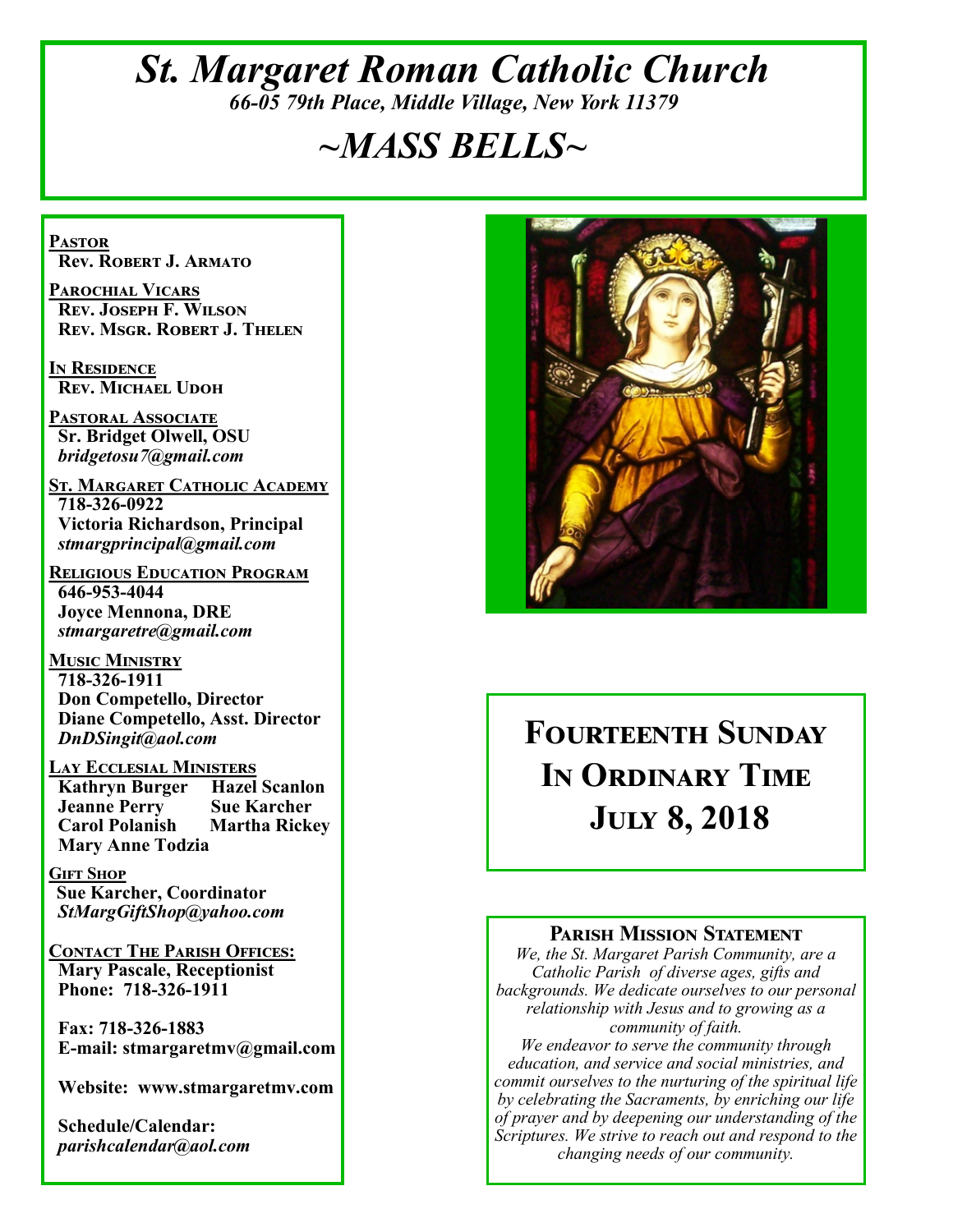# *MASSES FOR THE WEEK*

| SUN.                  | <b>JULY 8 - FOURTEENTH SUNDAY</b><br>IN ORDINARY TIME                                                                                                                                                                                                                                            |
|-----------------------|--------------------------------------------------------------------------------------------------------------------------------------------------------------------------------------------------------------------------------------------------------------------------------------------------|
| 7:30<br>9:00          | People of the Parish<br>Antonino Catalano/Caterina Garofalo/<br>Vito Marino/                                                                                                                                                                                                                     |
| 10:30                 | Denise Sheehy                                                                                                                                                                                                                                                                                    |
| <b>NOON</b>           | Fire Lt. Kevin J. & William Pfeifer                                                                                                                                                                                                                                                              |
| 5:00PM                | Sal Monardo                                                                                                                                                                                                                                                                                      |
| MON.                  | <b>JULY 9 - ST. AUGUSTINE</b>                                                                                                                                                                                                                                                                    |
| 7:00                  | Deceased of the Gramer Family                                                                                                                                                                                                                                                                    |
| 9:00                  | Margaret Holt                                                                                                                                                                                                                                                                                    |
| TUE.                  | <b>JULY 10 - WEEKDAY</b>                                                                                                                                                                                                                                                                         |
| 7:00                  | <b>Dolores DeBiase</b>                                                                                                                                                                                                                                                                           |
| 9:00                  | Rose D'Amato                                                                                                                                                                                                                                                                                     |
| WED.                  | JULY 11 - ST. BENEDICT                                                                                                                                                                                                                                                                           |
| 7:00                  | Ida Viola                                                                                                                                                                                                                                                                                        |
| 9:00                  | Joseph & Valeria Rader                                                                                                                                                                                                                                                                           |
| THU.                  | <b>JULY 12 - WEEKDAY</b>                                                                                                                                                                                                                                                                         |
| 7:00                  | <b>Dolores DeBiase</b>                                                                                                                                                                                                                                                                           |
| 9:00                  | Lea Sanzone                                                                                                                                                                                                                                                                                      |
| FRI.                  | JULY 13 - ST. HENRY                                                                                                                                                                                                                                                                              |
| 7:00                  | Johann Tramposch                                                                                                                                                                                                                                                                                 |
| 9:00                  | Philip & Leonardo Curatolo                                                                                                                                                                                                                                                                       |
| SAT.<br>9:00<br>11:45 | <b>JULY 14 - ST. KATERI TEKAKWITHA</b><br><b>COLLECTIVE: Rev. Joseph J. Ostermann</b><br><b>MEMORIAL MASS: Charlene Flaherty/</b><br>Fredrich Neubauer/Carol Ann Coogan/<br>Michael J. Rocco/Hilda Iglhaut/Irene<br>Ostapies/Carmella Taormina/Vito Marino/<br>Debra Manganiello/Gandolfa Musca/ |
| SUN.                  | 5:00PM Raymond Wolfe<br><b>JULY 15 - FIFTEENTH SUNDAY IN</b>                                                                                                                                                                                                                                     |
| 7:30<br>9:00          | <b>ORDINARY TIME</b><br>Lucy Sepi<br>Il Popolo della Parocchia/Calogero e<br>Salvatore DiMaggio/Donna Marie Frak/<br>Gandolfa Musca/                                                                                                                                                             |
| 10:30                 | <b>Dick Policke</b>                                                                                                                                                                                                                                                                              |
| <b>NOON</b>           | Paul Lawrence                                                                                                                                                                                                                                                                                    |
| 5:00PM                | Raymond P. Wolfe                                                                                                                                                                                                                                                                                 |

## **SUMMER MASS SCHEDULE**

 Our full Mass schedule will remain unchanged during July and August. Please remember to dress appropriately and modestly out of respect for our Lord and one another. The A/C will be on; we don't want anyone catching cold for lack of clothing.

# **PARISH INFORMATION**

**If you're not registered, please visit the Rectory office, which is open from Monday through Friday, 9 am to noon and 1 pm to 7:30 pm.**

**CONFESSIONS** - Saturday, 4-4:45 pm or by appointment with a priest.

**NOVENA** to Our Lady of the Miraculous Medal Mondays after the 9am Mass.

**MORNING PRAYER** daily from Monday through Friday at 8:45 am.

**BAPTISMS** take place on the 1st and 3rd Sundays of the month. Please call the rectory for an appointment and to register your child.

**WEDDINGS MUST** be scheduled at least six months in advance by appointment with a priest or a deacon. Please call the rectory office. For marriage preparation information visit www.pre-cana.org.

**THE BEREAVEMENT GROUP** will continue to meet on the 1st and 3rd Thursday of the month at 10 am in the Convent meeting room.

**THE ENGLISH CHOIR** rehearses on Tuesday, at 7 pm in the Church. Tenors and baritones needed!

**IL CORO ITALIANO** prattica ogni Domenica prima della Messa Italiana.

**THE YOUTH CHOIR** rehearses on Thursday, from 6-7 pm in the Church. For more info, DnDsingit@aol.com

**BOY SCOUT TROOP #119** meets on Tuesdays from 7:15-9 pm in the Parish Hall. New members are welcome, age 10 1/2 & up. Call Mr. Krzewski, 718-894-4099.

**CUB PACK #119** meets on Mondays from 7-8:30 pm in the Parish Hall. New members welcome, age 6 to 10-1/2. Call Mr. Krzewski, 718-894-4099.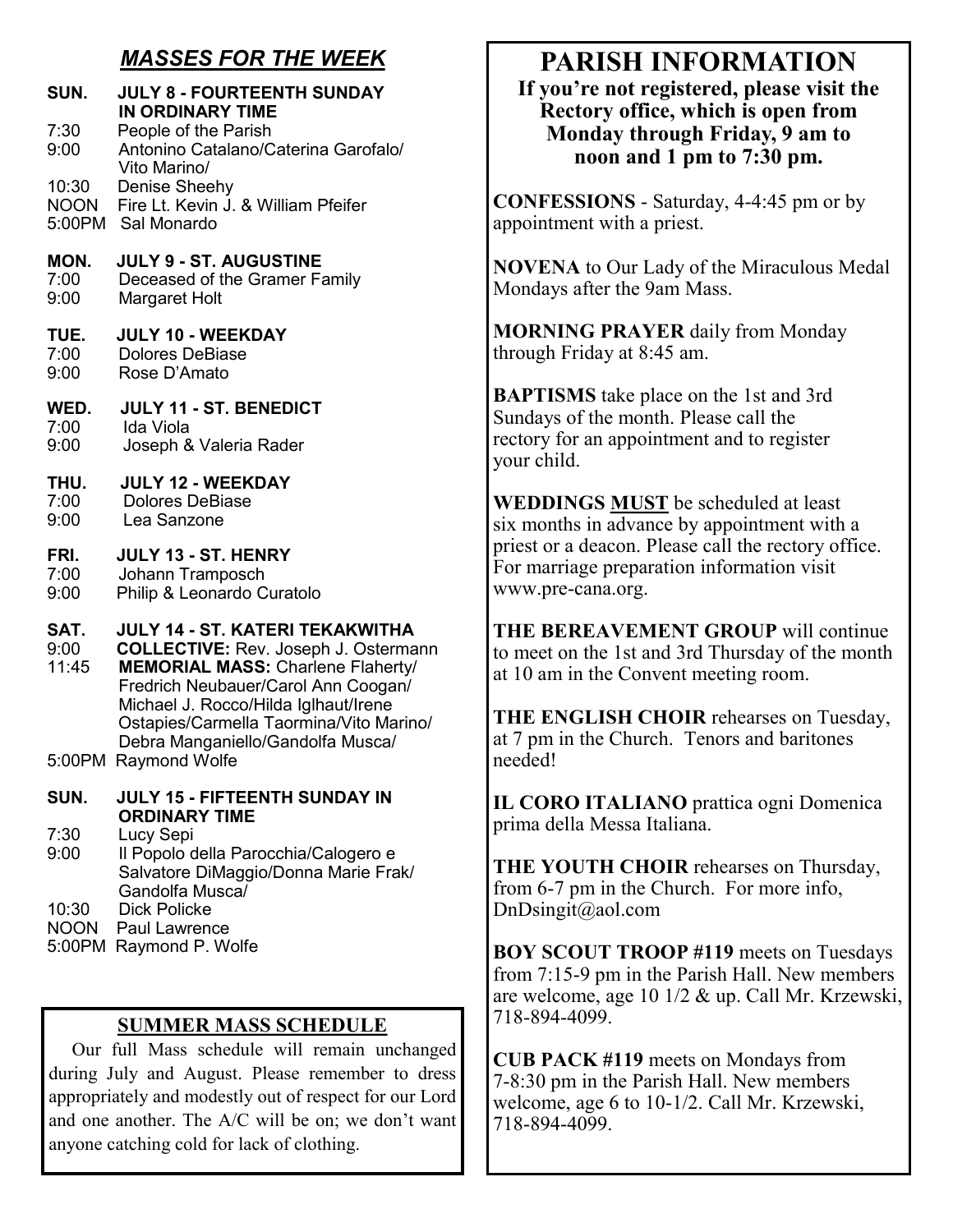# PLEASE PRAY FOR OUR SICK

Karen Guarascio, Connie Faccibene, Eileen Hinrichs, Linda Frazier, Cari Ann Falk-LoBello, Glen Falk, Ronald Frazier, John Downer, Robert Sabini, Lee Falk, Scott White, Baby McKinley Kelleher, Sean Harrison, Justin James Quirke, Elizabeth Ott, Marion Caracciola, Baby Keila Mary Champoli, The Ferrugio Family, Sandra Slattery, Richard Santangelo, Joseph Simon, James Taylor, James Leung, Dr. Joan Virostko, Alfie Poje, Margaret Cosentino, Ann Pompeo, Gloria Mojica, Larry Dumbra, Bob Marvin, Joseph O'Brien, Katie Bryzgornia, Daniel Fox, Domenica Millitello, Caterina D'Anna, Evelyn Mojica, Immaculate Marge D'Elia, Carol Arevalo, Jim O'Driscoll, Victoria Lippolis, Mary Rigovich, Matteo Sabini, Charles Schaaf, Alvaro Andres Gonzalez, Luis Sanchez, Mary Westman, Billy Gillespie, Salvatore Locascio, George McGarry, Cathie Greulich, Anthony Bruno Charles G. Krzewski, John Wert, Joseph Stubbs, Bob & Karen Schaefer, Michael Hirst,

*The names will remain for 3 months, please call 718-326-1911 and ask for continued prayers.*

## **Prayer Requests**

**Pray for vocations to the Priesthood and Religious Life. Please pray for our men and women from our Parish serving in the defense of our country: Lt. Col. Thomas Frohnhoefer Sgt. Robert A. Domenici** 



### *WE RECALL OUR BELOVED DECEASED*

*Especially, Malachy J. Wade, Rosemarie Salair, May they rest in Christ's Peace!*

# *MEMORIALS*

# *WINE & HOST THIS WEEK*

*are offered in memory of Joe & Louise Pecoraro at the request of The Barbaro Family.* 

# *THE SANCTUARY LAMP & ALTAR CANDLES THIS WEEK*

*are offered in memory of Rose Lavaglia at the request of St. Margaret Parish Choir.* 

# **TODAY'S READINGS**

# *Fourteenth Sunday in Ordinary Time*

Ez 2:2-5; Ps 123:1-2, 2, 3-4; 2 Cor 12:7-10; Mk 6:1-6a

# **READINGS FOR THE WEEK**

Monday: Hos 2:16, 17B-18, 21-22; Ps 145:2-3, 4-5, 6-7, 8-9; Mt 9:18-26 Tuesday: Hos 8:4-7, 11-13; Ps 115:3-4, 5-6, 7ab-8, 9-10; Mt 9:32-38 Wednesday: Hos 10:1-3, 7-8, 12; Ps 105: 2-3, 4-5, 6-7; Mt10:1-7 Thursday: Hos 11:1-4, 8e4-9; Ps 80:2ac & 3b, 15-16; Mt 10:7-15 Friday: Hos 14:2-10; Ps 51:3-4, 8-9, 12-13, 14 & 17; Mt 10:16-23 Saturday: Is 6:1-8; Ps 93:1ab, 1cd-2, 5; Mt 10:24-33 Sunday: Am 7:12-15; Ps 85:9-10, 11-12, 13-14; Eph 1:3-14 or 1:3-10; Mk 6:7-13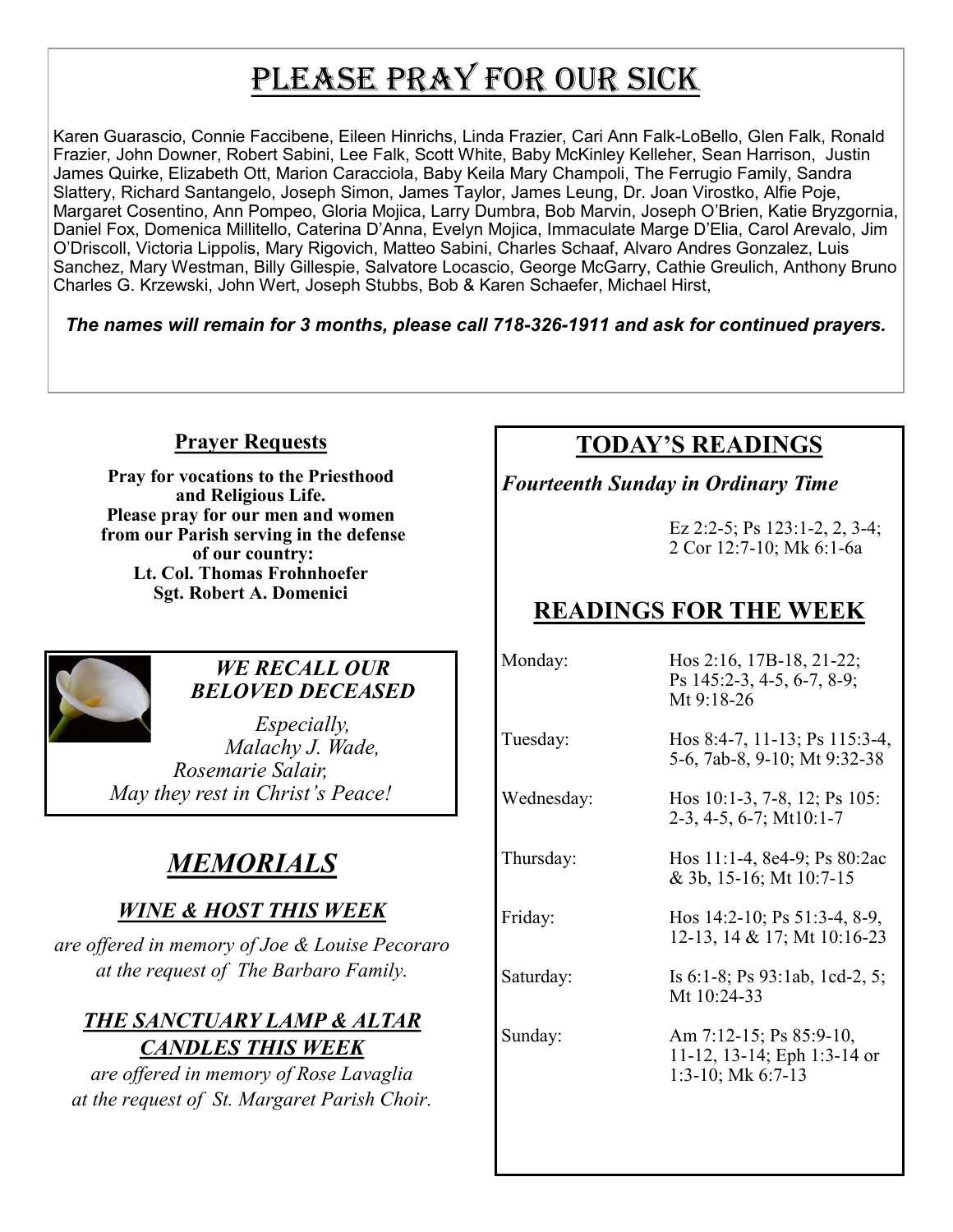# **ANNUAL CATHOLIC APPEAL**

 Thanks to the **193 families** who have contributed toward the *2018 Annual Catholic Appeal!* We are now at **\$59,149 in pledges,** which is **85.3% of our goal of \$69,365.** 

We still have \$10,216 to go. About 80% of our families have yet to respond, though. Whether your gift is large or small, *every family's donation helps* continue the mission of the Church locally as well as throughout the Diocese, and every dollar collected over goal comes back to the Parish.

 We need you to be part of this important campaign. Please be as generous as you can and use the enrollment forms found in church, if you have not done so already. You will have until the end of the year to pay off whatever pledge you make.

## **ST. JUDE'S FUNDRAISER**

 Christ the King HS will host a fundraiser to benefit *St. Jude's Children's Research Hospital*  in memory of **Bernard G. Helldorfer**, on Saturday, August 4, 7:30pm to Midnight. Tickets are \$50 per person for a BYOB hot buffet dinner with DJ entertainment. For more info and tickets call:

**Linda at 718-898-3222.**

#### **PARISH REGISTRATION**

 Very often, people come to the Rectory asking for a certificate or letter attesting to their being active members of our Parish. That's hard for us to do, if there is no record of their being registered.

 All families worshiping here at St. Margaret's are encouraged to register with the Rectory Offices. All you have to do is complete the following information and drop it into the collection basket. We'll take it from there.

 $\mathcal{L}_\text{max}$  , where  $\mathcal{L}_\text{max}$  , we have the set of  $\mathcal{L}_\text{max}$ 

Name:

Address:

Phone #:  $($  )-  $-$ 

# *MAGGIE'S LITTLE THEATER*

presents



Music by Mitch Leigh \* Lyrics by Joe Darion \* Book by Dale Wasserman

MUSIC DIRECTOR CHOREGRAPHER **Paul L. Johnson Jonathan Mora**

#### DIRECTOR **Bill Logan**

St. Margaret Parish Hall 66-05 79th Place, Middle Village NY

#### **PERFORMANCE DATES**

**Sunday, July 8th at 2:30pm Friday, July 13th at 8:00pm Saturday, July 14th at 8:00pm**

Tickets: Adults \$20, Seniors 65+ \$17, Children (under 12) \$17 **For tickets call 917-579-5389 or visit www.MaggiesLittleTheater.org**

*"Man of LaMancha" is produced by arrangements with Tams-Witmark Music Library, Inc.*

#### **THE ST. JOHN'S UNIVERSITY SPEECH AND HEARING CENTER**

will be offering **FREE** speech and hearing screenings **through August 8, 2018.** Please call the center at **718-990-6480** to schedule an appointment. The Speech and Hearing Center is located at 152-11 Union Turnpike, Flushing, NY.

## **THE ST. VINCENT dePAUL CLOTHING PICK UP SUNDAY, JULY 15TH**

 The truck will be on 79th Place from 8:30 am to 12:30 pm for your items.

**PLEASE DO NOT LEAVE YOUR ITEMS AT THE RECTORY DOOR**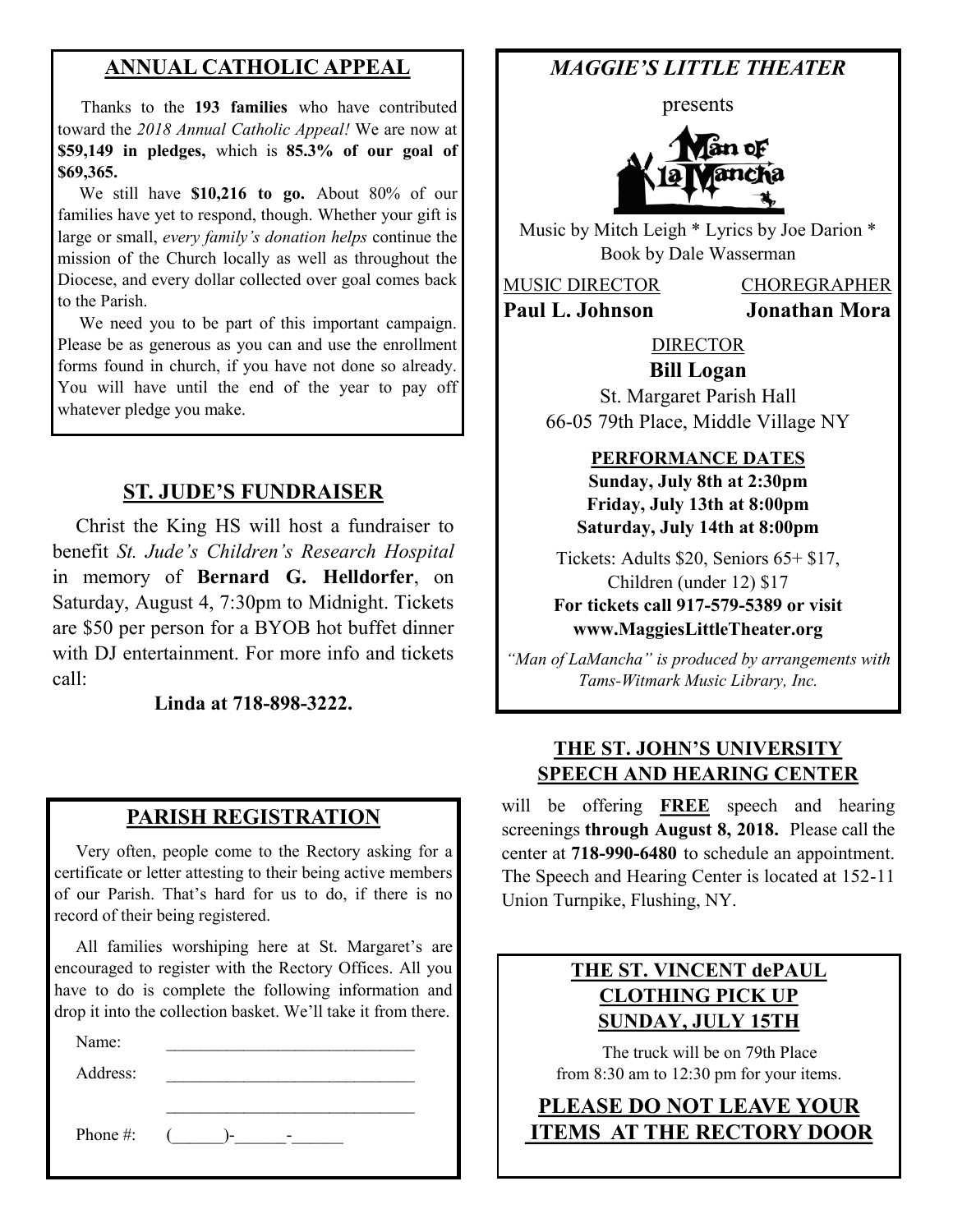

# *FROM THE ACADEMY*

Registration is ongoing; don't miss your spot in our great school! Call our office at **718-326-0922** to schedule a tour. We have many great programs to offer, including our newly added STEM lab and Repole Tech Center. Scholarships are available. Contact us for more information.

# **T.A.C.H.S. PREP. PROGRAM**

**St. Agnes Academic H.S.**

July 30, to August 2, and August 6, to August 9, from 9:00am to 12:00pm. \$275pp. for more info. **718-353-6276** or **www.stagneshs.org**

#### **Msgr. McClancy Memorial H.S.**

Beginning September 8th, for the first seven Saturdays. For more information contact Ms. Rocco, **718-898-3800, ext. 3.**

#### **Cathedral Prep Father Troike Leadership Summer Program July 5 - July 27**

for all boys entering 7th, 8th, and Freshmen year at Cathedral. For info. call **718-592-6800 ext. 137.**



**SEASON FIVE**

 We have begun preparations for Season Five. The theme for Season Five is: *We are the good News.* Be sure to read the weekly updates in Mass Bells about Season Five. We hope you will consider joining us in the fall for this final Season! Yes, indeed, *We are the Good News!*

# **MEMORIALS AVAILABLE**

Many memorials for altar lamps, sanctuary lamps, and bread and wine are still available throughout the remainder of this year.

 Also, while we no longer celebrate private memorial Masses, families who wish to have an annual or "month's mind" Mass offered for a loved one can join in the memorial Mass celebrated each month for the repose of the souls of those buried from our church during the preceding month. Call the Rectory Offices to make the arrangements. The next memorial Mass will be celebrated at 11:45am Saturday, July 14.

 **The 2019 Mass Book will not be opened for a while yet, so take advantage of the remainder of the 2018 opening for Masses and Memorials.**



**THE ST. VINCENT dePAUL FOOD PANTRY** is located at 66-25 79 Place Middle Village, NY

#### **The pantry is open on WEDNESDAY AND SATURDAY from 10am to 12 Noon.**

**URGENT!** *Please continue to donate food over the summer. Our supplies are down.*  **Needed:** *canned tuna, soup, fruits, beans (or dry) coffee, peanut butter and jelly, pasta. As always, thank you for your generosity.*

# **RELIGIOUS EDUCATION REGISTRATION**

is **NOW** available either online at **www.stmargaretmv.com** or stop by the Religious Ed office at 66-25 79th Place on

**Wednesdays, between 2 and 7pm.** For any other times, you can make an appointment by calling **646-953-4044.**